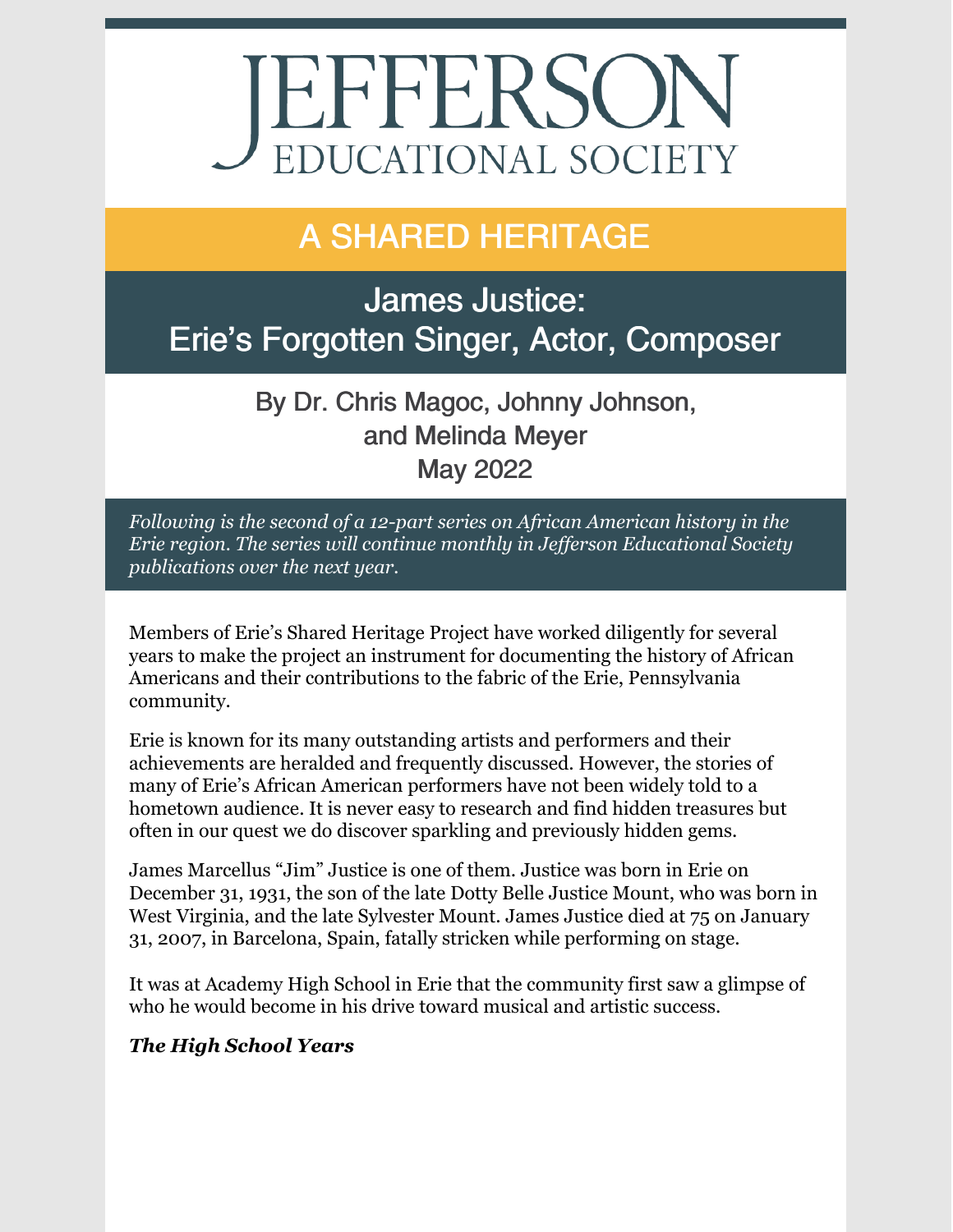



**JAMES JUSTICE** "Iim"

Everybody's friend . . . love that voice! . . . tickles the ivories . . . active around school . . . musician deluxe . . . "Well, school me!"

During his years at Academy, James Justice's greatest interests were geared toward music and theatrical performance. He was a member of Academy's A Capella Choir, the National Honor Society, and was the class treasurer for his February 1950 graduating class. He was highly acknowledged and appreciated by his classmates for his musical talent, often entertaining his classmates on the piano during their free time, according to his obituary published in the Erie Times-News in 2007. It is appropriate to note that Justice was one of only three African American males and five total African Americans in his senior class, which had more than 300 graduates.



#### *Community Involvement*

James Justice's talent was not merely noticeable in high school but also highly visible in the Erie community. He was involved with the Shiloh Baptist Church Choir and other singing groups that enjoyed gospel and classical music. A 1952 article in the Erie Dispatch-Herald illustrates the point.



Article by Charlie Cantania of the Erie Dispatch-Herald, February 17, 1952:

## **Local Negro Trio are Fine Singers**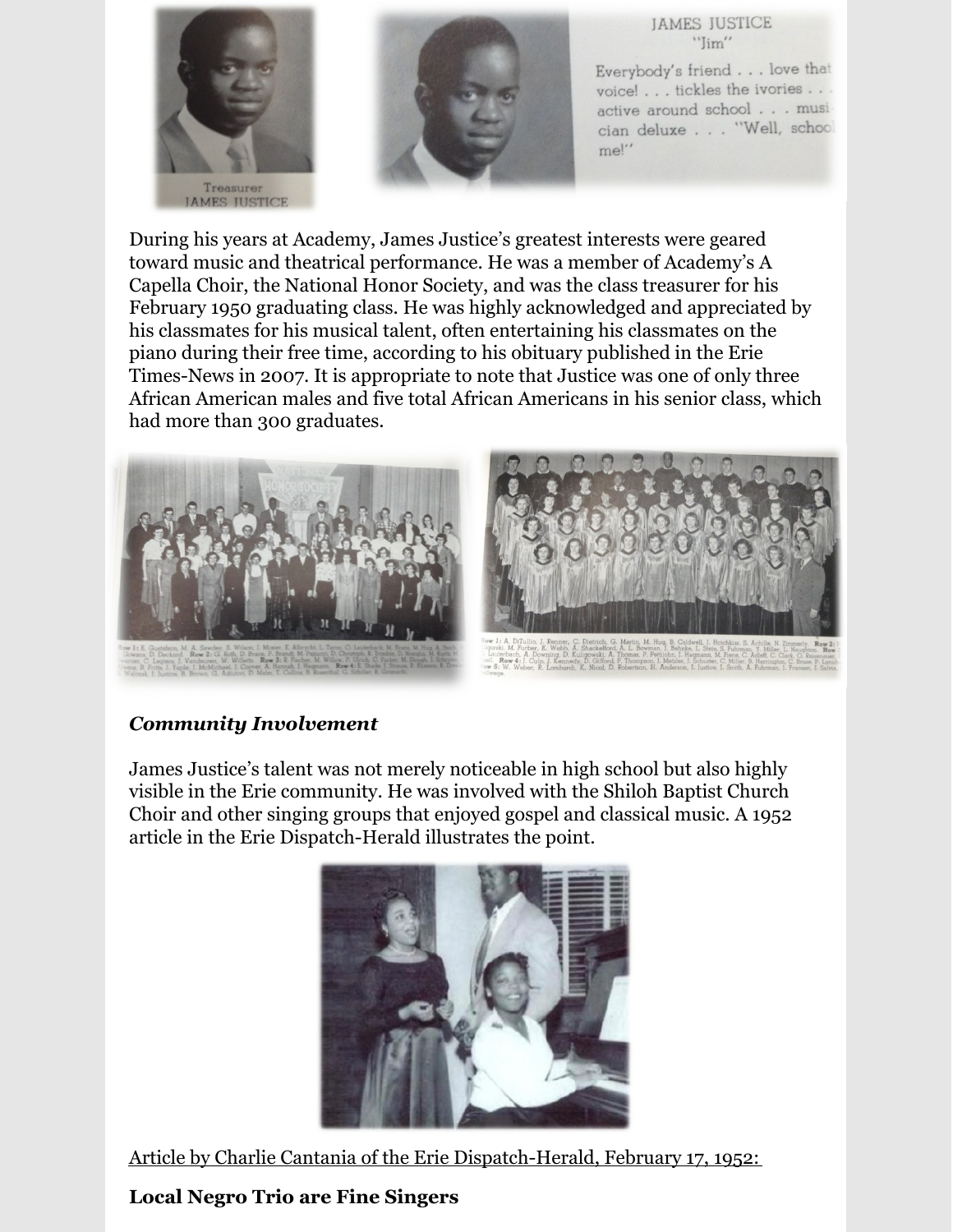I was engrossed in a good book last Tuesday night, lounging in my favorite living room chair, when I caught the pleasant refrains of a Negro spiritual emanating from our video set. The music was fine, very professional, leading me to believe that the group was from a big city, or nationally prominent. However, my wife enlightened me on the fact that the program was local and the group was known as The Three Notes. The more I listened, the more I liked the vocal trio. As a result, I buzzed WICU and asked The Three Notes to stick around long enough for an interview. This is what I learned.

The trio consists of James Justice, Irma Terry, and Sara Thompson. They got their start at the Shiloh Baptist Church, 502 Perry Street, some six years ago. Their work originally consisted of classical and spiritual renditions. Some two years later, The Three Notes wound up second in Major Bowes amateur contest at the Warner Theatre. Then followed a 15-minute show, which ran for over a year, over radio station WIKK. Incidentally all the while they were known as the Shiloh Trio.

College careers on the part of Terry and Justice interrupted the trio's current climb up the ladder to success.

James Justice is a '50 mid-year grad of Academy with 2 years at the Erie Conservatory and one semester at the Philadelphia Musical Academy. Jimmy is just 20 years old.

Later, young Justice got his early start in Erie theater at the Erie Peninsula Playhouse in 1961 and 1962, in roles such as Joe in "Showboat" and a Sailor in "Anything Goes." An article in the Erie Morning News praised his singing voice.

Article by Tom McCormack of the Erie Morning News, August 23, 1961 **:**

### **'Showboat' Wins Playhouse Applause**



*James Justice of Erie, as Joe the boat laborer, exhibits a stirring set of vocal cords.*

### *From Erie's Playhouse to a Larger Stage*

As Justice sought to sharpen his talents, he pursued a serious musical career with the Erie Philharmonic under renowned conductor Fritz Mahler, and, as a singer, he appeared on various national television shows ("The Ted Mack Show," "King TV, Seattle," "KTNT TV, Tacoma") and numerous radio shows.

After high school and completing work at the Philadelphia Music Academy, he served in the United States Army, played in the military band, and traveled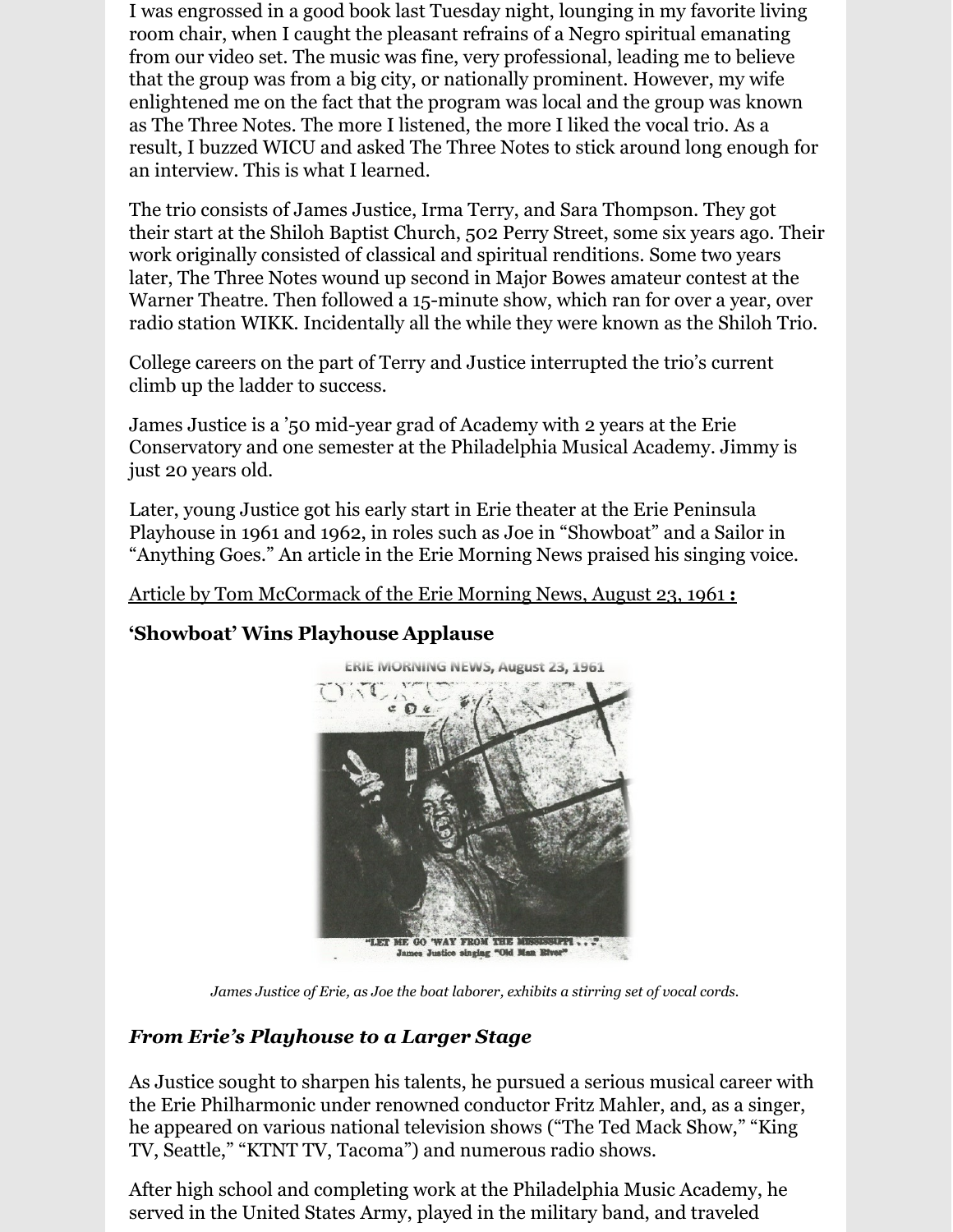extensively throughout Europe with the band. He was a vocal soloist with the Seventh Infantry Division Band in 1954 and was the National Winner of the All-Army Singing Contest. Once a veteran, he moved to New York City, where he took voice lessons and was discovered during a musical contest and won a scholarship to Juilliard School of Music. There he earned degrees in opera and theater in 1964.

While attending Juilliard, Justice performed in the New York-New Jersey area and toured as a singer with the Robert De Cormier Singers. He appeared in many Juilliard productions and with other groups as a singer and performer. His resume at Juilliard is extensive and shows how determination, perseverance, and the quest to showcase his talents led him to become an integral member and contributor to America's artistic community.

He went on to roles on Broadway as Rudolph the head waiter in "Hello Dolly" starring Pearl Bailey; the Pearl Merchant in "Timbuktu" starring Eartha Kitt; and Jackie the piano man in "Sweet Bird of Youth" starring Lauren Bacall. Off-Broadway he was the featured singer Godsong, Uncle Jimmy in "Makin It" and also the composer, musical director, pianist, and arranger for "The Liberation of Mother Goose." He also played Leon in "Bingo Long and the Traveling All-Stars" and played the horror film lead role of Deke Brown in "Memorial Day Massacre," as well as a featured role in "Beverly Hills Brats."

His music writing credits include compositions such as "Isabell Rising," "Evita Del Barrio," "Overnight Sensation," and many others.

Justice last performed in "Looking for Josephine Baker" in Paris, France, and Barcelona, Spain, where he suffered a fatal heart attack.

During the years when African Americans were making their mark in theatrical performances, Erie's James Marcellus Justice can be counted as a legendary contributor.



*James Justice, center, played the leading role of Deke Brown in the 1989 campy horror movie "Memorial Day Massacre."*

**Acknowledgment:** The Heritage Project would like to acknowledge the contributions of Debbi Lyon, curator of the Erie Blasco Library Heritage Room, and Juilliard Archives at The Juilliard School, 60 Lincoln Center Plaza, New York, N.Y. for granting access to archival documents about the academic and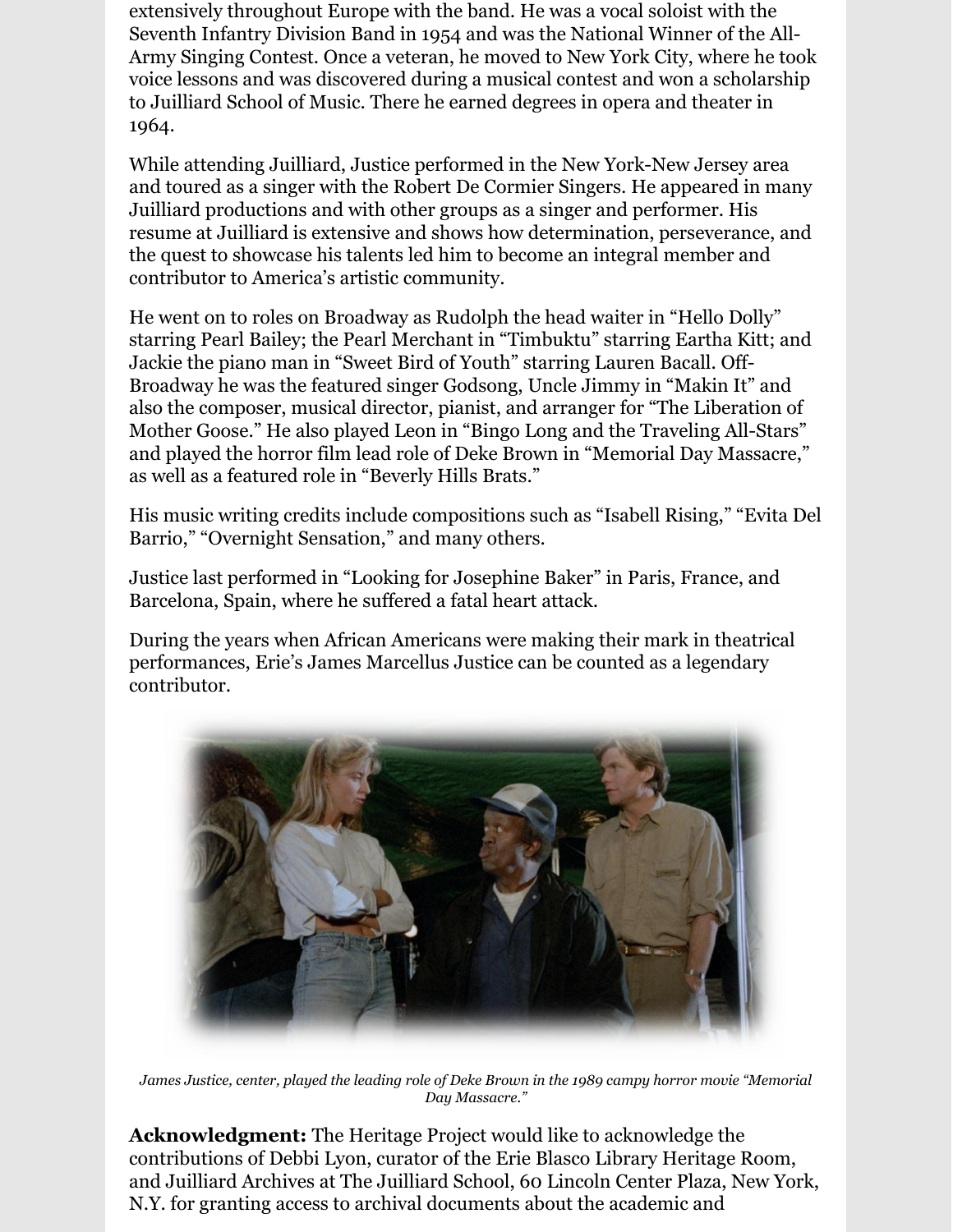performance career of James Justice. Without the access granted and cooperation in this research by both parties, the life and contributions of James Justice would be forever hidden. – Johnny Johnson, Researcher, A Shared Heritage

**Subscribe to JES [Publications](https://lp.constantcontactpages.com/su/OYSOPRt/PublicationsSubscription?source_id=19bc0086-9ba9-4aeb-9287-8f475e152669&source_type=em&c=) Emails! [Subscribe](https://lp.constantcontactpages.com/su/TXbaxH2/BookNotesSubscription?source_id=19bc0086-9ba9-4aeb-9287-8f475e152669&source_type=em&c=) to Book Notes Emails!**

#### **About the Authors:**

A Shared Heritage is co-led by Johnny Johnson (Burleigh Legacy Alliance), Dr. Chris Magoc (Mercyhurst University), and Melinda Meyer (Erie Yesterday).

**Johnny Johnson**, M.Ed., is a native of Covington, Georgia and has been a resident of Erie for 50 years. Mr. Johnson taught health and physical education at various middle and high schools in Erie's Public Schools for more than 30 years before retiring. He is one of the founding members of the Harry T. Burleigh Society. The current president of the Burleigh Legacy Alliance has participated in numerous historical programs and is the author of "Erie African Americans in the 1880s."

Dr.**Chris Magoc** is a professor of History at Mercyhurst University whose most recent book is "A Progressive History of American Democracy Since 1945: American Dreams, Hard Realities" (Routledge Press, January 2022). He is a 2012 recipient of the Mercyhurst Teaching Excellence Award.

**Melinda Meyer** is an experienced public historian, educator, project consultant, grant writer, and nonprofit administrator. As a public historian, she pursues avenues to share local history with all audiences. Ms. Meyer has also taught museum studies and historic preservation undergraduate courses at Mercyhurst University.

#### **About A Shared Heritage:**

Launched in 2020, A Shared Heritage is a local community history project long in the making that shines a light on the rich heritage of African Americans in Erie County, Pennsylvania. The centerpiece of A Shared Heritage is a walking and driving tour of 29 significant sites of African American history encompassing the entire county.

Visitors to the project website, available [here](https://www.sharedheritage.org/), will find an illustrated tour guide, along with other features: a concise narrative history and timeline of African American history in Erie, brief profiles of dozens of African American "pioneers, community builders, and freedom fighters" who have contributed to the greater Erie region, and interviews with five history-making figures of Erie's recent past: Celestine Davis, Johnny Johnson, Gary Horton, Rubye Jenkins-Husband, and Marcus Atkinson. The project is a partnership of the Mercyhurst University Public History Program, Burleigh Legacy Alliance, and Erie Yesterday with support provided by WQLN, the Jefferson Educational Society, VisitErie, Erie Arts and Culture, and Erie County Public Library.

# In Case You Missed It